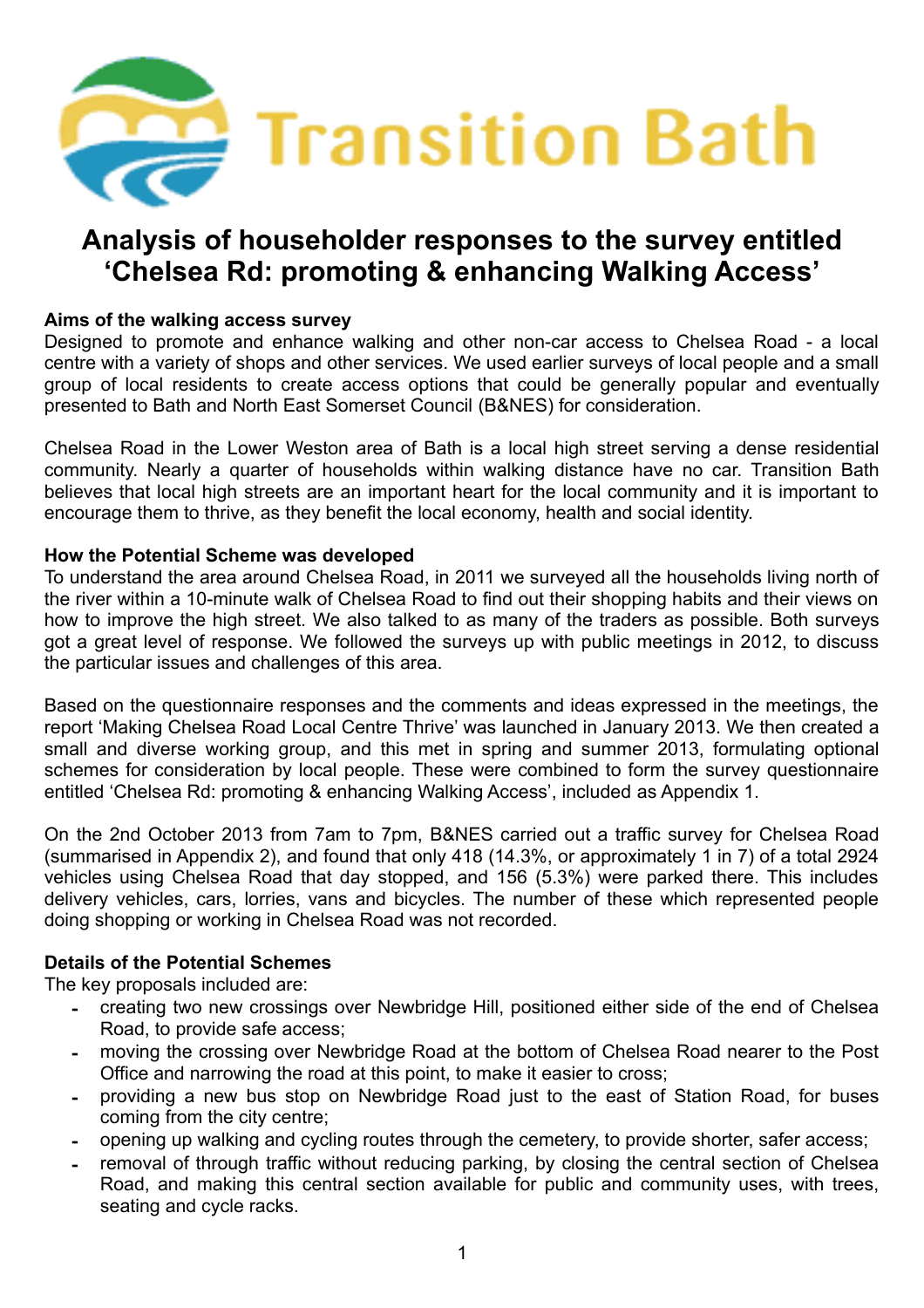

The survey was delivered to all the households north of the river within a 10 minute walk of Chelsea Road in late summer 2014, and hand collected. A return of just under 28% was achieved, very encouraging since generally a return rate of 3-5% is expected. To ease comparison with the previous report 'Making Chelsea Road Local Centre Thrive', the returns were split into the four 'lower level Super Output Areas' (used by the Office for National Statistics) making up the project area (Map 1).



#### **Map 1: The project area, showing the Office for National Statistics areas**

The percentage of returns (Table 1) is highest for the central part of the project area and lowest for the eastern part, while for the northern and western parts it is quite similar. This broadly reflects the expected level of impact the potential access schemes would have on the different parts of the local area.

### **Table 1: Returned questionnaires for the four lower level Super Output Areas**

| Area and location  | <b>Questionnaires</b><br>delivered | Number collected | Returns percentage<br>(in descending order) |
|--------------------|------------------------------------|------------------|---------------------------------------------|
| Area 008A (centre) | 481                                | 161              | 33.47%                                      |
| Area 008C (west)   | 500                                | 146              | 29.20%                                      |
| Area 008B (north)  | 486                                | 140              | 28.81%                                      |
| Area 009A (east)   | 829                                | 191              | 23.04%                                      |
| <b>Totals</b>      | 2301                               | 638              | 27.79%                                      |

The numbers of people agreeing varied quite widely with each of the seven questions (Table 2 and Graph 1), with most support for new crossings (75%), followed by new routes through the cemetery (73%), and least support for narrowing Newbridge Road (36%), with slightly more supporting the closure of Chelsea Road to through traffic (42%). The figures followed the same general pattern in each of the four areas.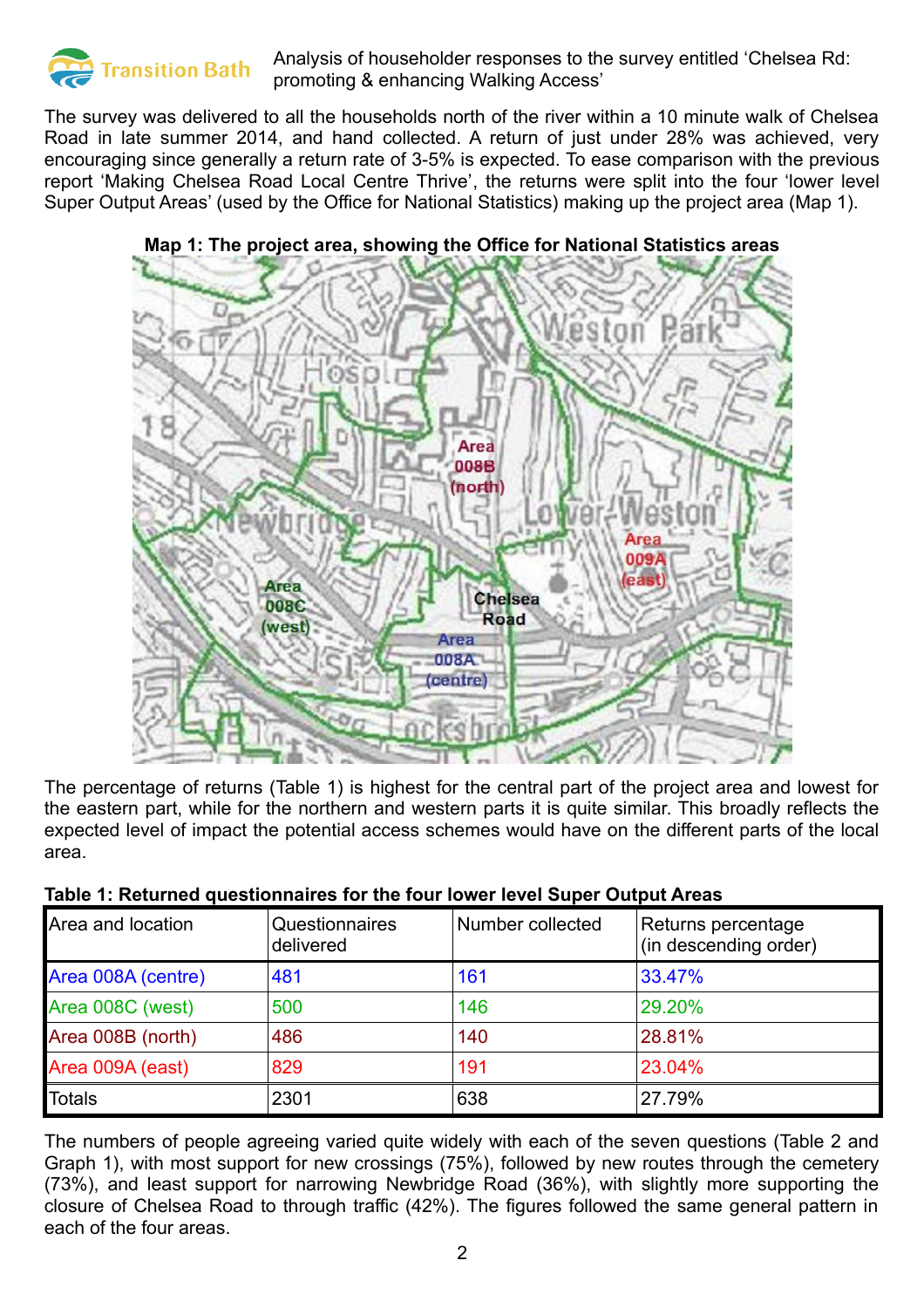

# **Table 2: Percentage affirmative replies by question for the four areas**

| Question                                    | Area        | Area   | Area    | Area   | Total      | Total      |
|---------------------------------------------|-------------|--------|---------|--------|------------|------------|
|                                             | <b>008A</b> | 009A   | 008B    | 008C   | percentage | number (of |
|                                             | (centre)    | (east) | (north) | (west) |            | 638)       |
| 1. Do you agree with creating two $75.16\%$ |             | 78.53% | 69.29%  | 77.40% | 75.39%     | 481        |
| new crossings over Newbridge Hill?          |             |        |         |        |            |            |
| 2. Do you agree with moving the $46.58\%$   |             | 59.69% | 58.57%  | 51.37% | 54.23%     | 346        |
| crossing over Newbridge Road                |             |        |         |        |            |            |
| nearer to the Post Office?                  |             |        |         |        |            |            |
| 3. Do you agree with narrowing $35.40\%$    |             | 38.74% | 39.29%  | 30.82% | 36.21%     | 231        |
| Newbridge Road at this crossing             |             |        |         |        |            |            |
| point?                                      |             |        |         |        |            |            |
| 4. Do you agree with providing a $57.76\%$  |             | 69.11% | 65.00%  | 60.27% | 63.32%     | 404        |
| new bus stop on Newbridge Road to           |             |        |         |        |            |            |
| the east of Station Road?                   |             |        |         |        |            |            |
| 5. Do you agree with opening up $72.67\%$   |             | 68.59% | 71.43%  | 80.82% | 73.04%     | 466        |
| walking and cycling routes through          |             |        |         |        |            |            |
| the cemetery?                               |             |        |         |        |            |            |
| 6. Do you agree with closing $37.27\%$      |             | 45.55% | 43.57%  | 40.41% | 41.85%     | 267        |
| Chelsea Road to through traffic?            |             |        |         |        |            |            |
| 7. Do you agree with making the $49.07\%$   |             | 56.54% | 51.43%  | 47.26% | 51.41%     | 328        |
| central section of Chelsea Road             |             |        |         |        |            |            |
| available for community uses?               |             |        |         |        |            |            |

As can be seen from Graph 1, Questions 1 (two new crossings), 4 (new bus stop) and 5 (routes through the cemetery) are supported by significantly more than 50% of respondents. Questions 3 (narrowing Newbridge Road) and 6 (closing Chelsea Road to through traffic) are supported by less than 50%. The responses in the four areas to Questions 2 (moving the crossing by the Post Office) and 7 (community uses) are scattered around 50% support. Exact figures are given in Table 2.

**Graph 1: Affirmative replies to questions by area, to aid comparison**

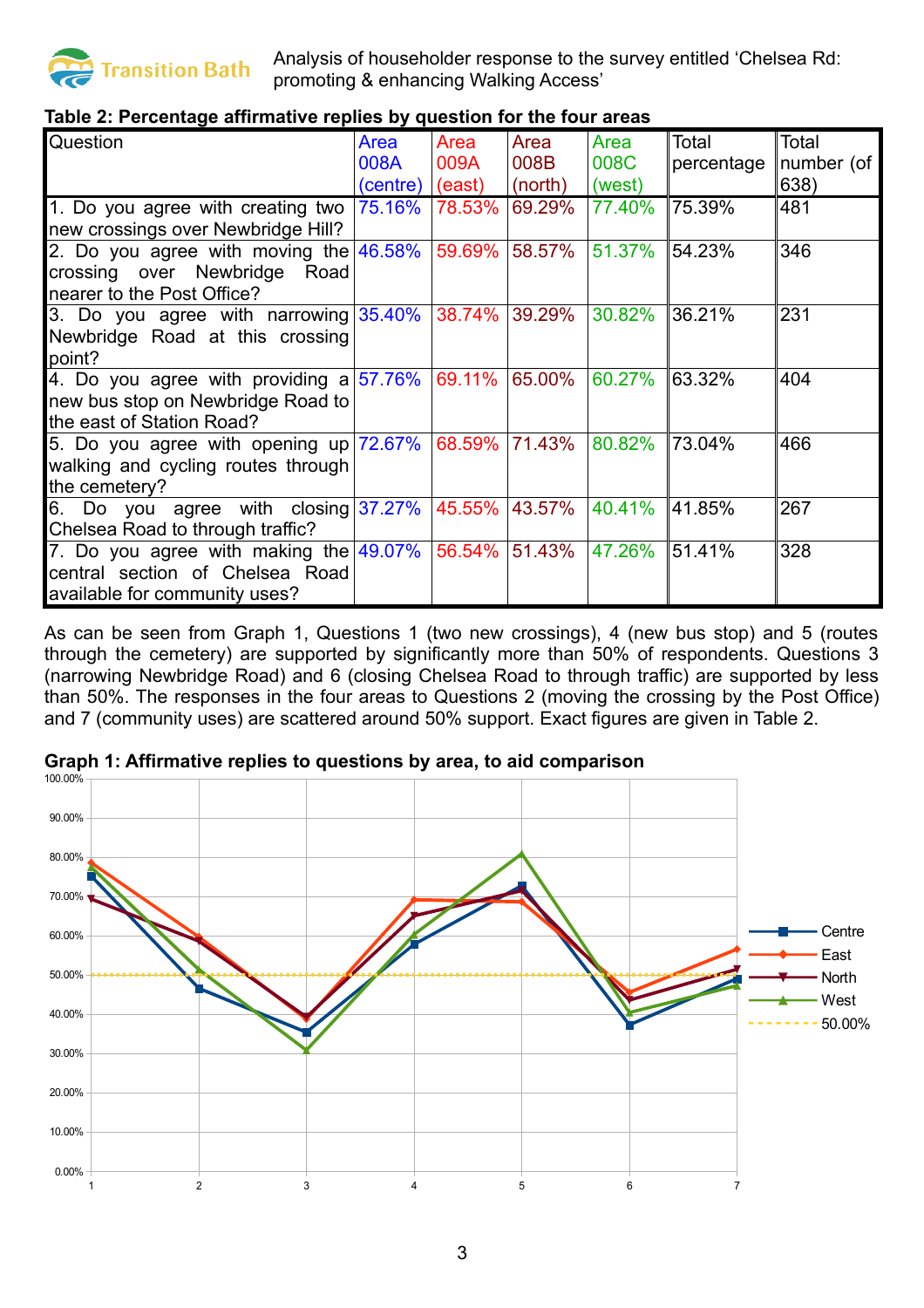

Interestingly, for the routes through the cemetery, support is highest in the western area and lowest for those in the eastern area, who could be considered to use these routes most and benefit more. This mirrors the fact that for the new crossings at the top of Chelsea Road, the percentage of people agreeing was least in the northern area, by nearly 6%. Support for the closure of Chelsea Road to through traffic is also lowest amongst those living nearest to it. This may reflect the fact that, as may be seen in the summary of comments below, many were concerned about a likely rat run moving into the smaller residential roads, parking and safety issues.

#### **Summary of comments**

Nearly a third of respondents made comments on the questionnaire, a total of 203 people (31.8%). This equates to 8.8% of all the households in the survey area.

For ease of understanding and comparison between the four areas, these were grouped into topics, then arranged by the total number of people mentioning the subject. Those topics raised by four or more respondents were included in Table 3 and expressed as a percentage. The full text of all the comments made is in Appendix 3.

The percentage of people making comments is highest for the central part of the area and lowest for the eastern part, while for the northern part the figure is slightly lower than for the western part. As with the returns percentages above, this reflects the level of impact each potential access scheme would be expected to have on these different parts of the local area.

In most topics, there were more comments from residents of the central area, the exceptions being:

- walking routes only (no cycling) through the cemetery, most stated by householders in the eastern area (4.19%, compared to 2.48% for the central area);
- a single crossing (rather than two) at the northern end of Chelsea Road, said most by residents of the northern and eastern areas (2.86% and 2.62% respectively, compared to 0.62% for the central area and 1.37% for the western area); and
- the closure of part of Chelsea Road should be decided by those living and working in the immediate area, mentioned most by those in the northern area (2.09%, compared to 0.62% for the central area).

The last topic in the table, approval of plans for trees and new street furniture in Chelsea Road, was only stated by one person in each area. 3 topics in the table were not mentioned by respondents from all four areas, but were raised by 3 or more respondents in a single area so were felt to be important enough to include in the analysis.

66 respondents (10.3%) felt that the schemes would simply move the traffic issues onto the more residential roads, including Rosslyn Road and Apsley Road as well as Kennington Road, Warwick Road, Park Road and Foxcombe Road.

The next two most raised subjects were safety concerns and parking issues, noted on 36 (5.6%) and 34 (5.3%) questionnaires respectively.

19 respondents (3.0%) suggested a variety of alternative traffic calming schemes, and a further 15 felt Chelsea Road should be one way. 14 people (2.2%) commented that the scheme would only work if there were a roundabout or left turn option between Newbridge Road and Newbridge Hill, and perhaps the latter option could have been included on the questionnaire.

A wide variety of other topics were also mentioned (see Appendix 3), the most common of which are listed in table 3 below.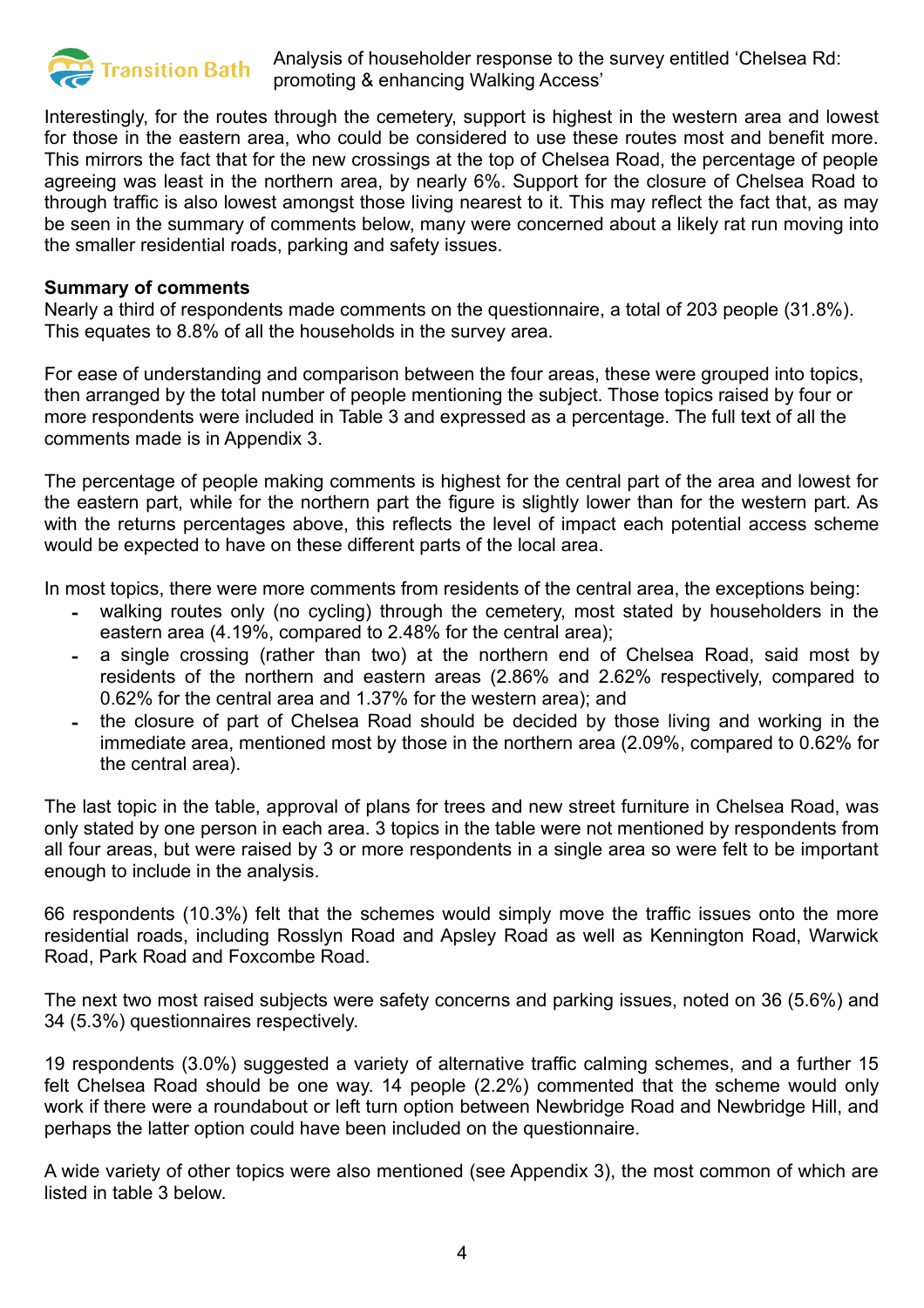

# **Table 3: Percentage of respondents making comments by topic, for the four areas**

|                                                                                           | Area<br>008A<br>(centre) | Area<br>009A<br>(east) | Area<br>008B<br>(north) | Area<br>008C<br>(west) | <b>Total</b><br>percentage | Total<br>number |
|-------------------------------------------------------------------------------------------|--------------------------|------------------------|-------------------------|------------------------|----------------------------|-----------------|
| Total respondents making<br>comments                                                      | 38.51%                   | 26.70%                 | 32.14%                  | 30.82%                 | 31.82%                     | 203             |
| The rat run would move to the<br>smaller residential roads, or other<br>roads in the area | 17.39%                   | 5.24%                  | 8.57%                   | 10.96%                 | 10.34%                     | 66              |
| Safety concerns                                                                           | 8.07%                    | 4.71%                  | 4.29%                   | 5.48%                  | 5.64%                      | 36              |
| Parking issues                                                                            | 9.32%                    | 6.28%                  | 2.86%                   | 2.05%                  | 5.33%                      | 34              |
| Chelsea Road shops will lose<br>custom                                                    | 4.97%                    | 5.24%                  | 5.71%                   | 1.37%                  | 4.39%                      | 28              |
| Congestion and high volume of<br>traffic                                                  | 5.59%                    | 2.62%                  | 1.43%                   | 5.48%                  | 3.76%                      | 24              |
| Inappropriate use of cemetery                                                             | 4.97%                    | 2.62%                  | 2.86%                   | 2.74%                  | 3.29%                      | 21              |
| Alternative traffic calming<br>suggestions                                                | 4.97%                    | 1.57%                  | 2.14%                   | 3.42%                  | 2.98%                      | 19              |
| Funding and value for money<br>concerns                                                   | 4.97%                    | 1.05%                  | 2.86%                   | 3.42%                  | 2.98%                      | 19              |
| Concerns about delivery lorries and<br>buses                                              | 5.59%                    | 1.05%                  | 1.43%                   | 3.42%                  | 2.82%                      | 18              |
| Support new routes through the<br>cemetery, but only for walking                          | 2.48%                    | 4.19%                  | 2.14%                   | 2.05%                  | 2.82%                      | 18              |
| Make Chelsea Road one way<br>instead                                                      | 3.73%                    | 1.05%                  | 3.57%                   | 1.37%                  | 2.35%                      | 15              |
| Roundabout or left turn required<br>between Newbridge Road and<br>Newbridge Hill          | 4.97%                    | 1.05%                  | 0.71%                   | 2.05%                  | 2.19%                      | 14              |
| One crossing only at northern end                                                         | 0.62%                    | 2.62%                  | 2.86%                   | 1.37%                  | 1.88%                      | 12              |
| Occasional closure only for special<br>events                                             | 1.86%                    | 1.05%                  | 2.14%                   | 0.68%                  | 1.41%                      | 9               |
| Lack of previous consultation                                                             | 4.97%                    | $0.00\%$               | 0.00%                   | 0.00%                  | 1.25%                      | 8               |
| Nearby residents & traders should<br>decide closure                                       | 0.62%                    | 2.09%                  | 0.71%                   | 0.68%                  | 1.10%                      | 7               |
| Concerns over ambulances and<br>emergency routes                                          | 1.86%                    | 0.00%                  | 2.14%                   | 0.68%                  | 1.10%                      | $\overline{7}$  |
| Queries over community uses                                                               | 0.62%                    | 2.09%                  | 0.00%                   | 0.68%                  | 0.94%                      | 6               |
| Why is the survey anonymous?                                                              | 1.86%                    | 0.00%                  | 1.43%                   | 0.00%                  | 0.78%                      | 5               |
| Approve of plans for trees and new<br>street furniture in Chelsea Road                    | 0.62%                    | 0.52%                  | 0.71%                   | 0.68%                  | 0.63%                      | 4               |
| Other comments                                                                            | 10.56%                   | 12.04%                 | 8.57%                   | 6.16%                  | 9.56%                      | 61              |